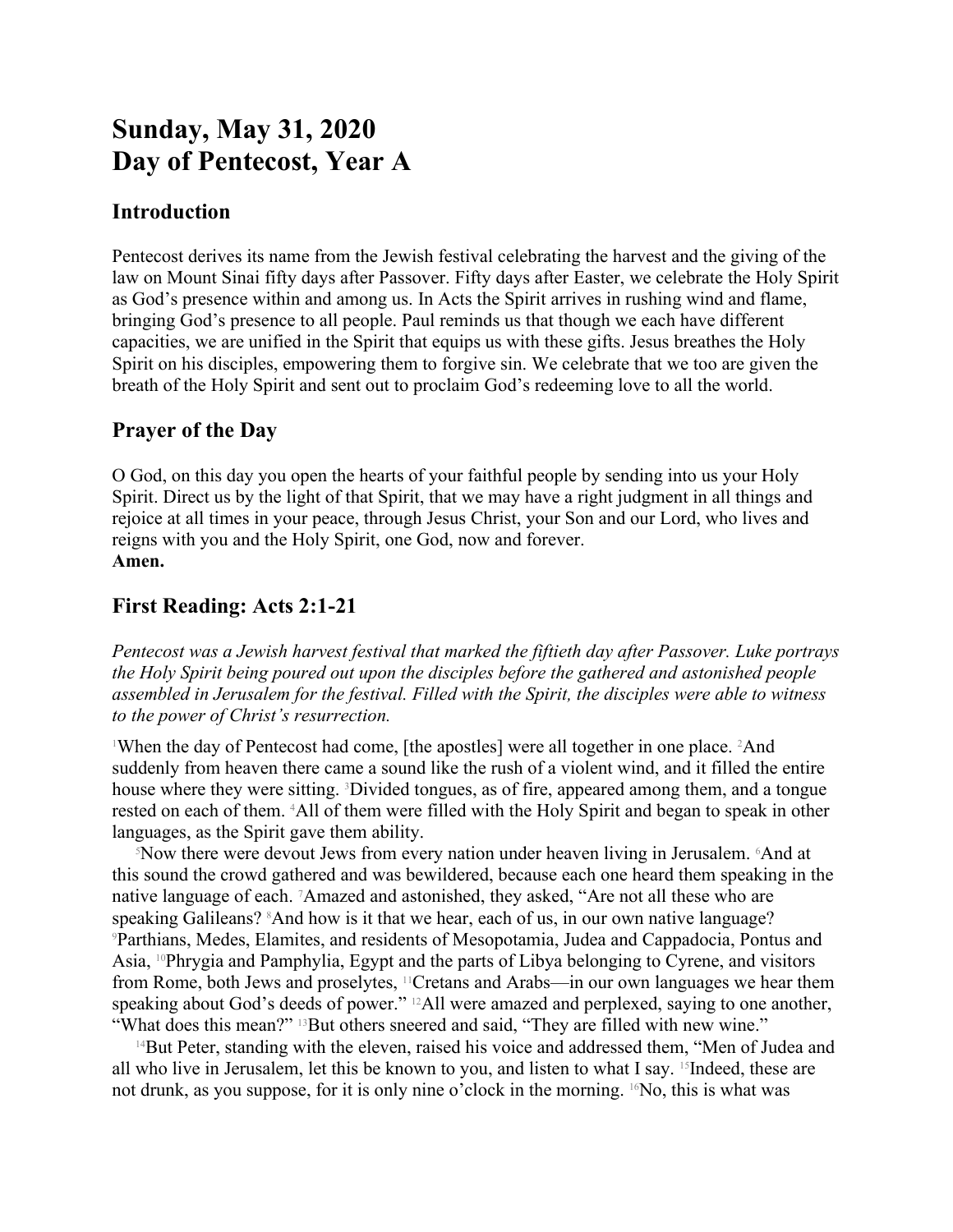spoken through the prophet Joel:

<sup>17</sup>'In the last days it will be, God declares, that I will pour out my Spirit upon all flesh, and your sons and your daughters shall prophesy, and your young men shall see visions, and your old men shall dream dreams. <sup>18</sup>Even upon my slaves, both men and women, in those days I will pour out my Spirit; and they shall prophesy. <sup>19</sup>And I will show portents in the heaven above and signs on the earth below, blood, and fire, and smoky mist. <sup>20</sup>The sun shall be turned to darkness and the moon to blood, before the coming of the Lord's great and glorious day.  $21$ Then everyone who calls on the name of the Lord shall be saved.'"

# **Psalm: Psalm 104:24-34, 35b**

*Send forth your Spirit and renew the face of the earth. (Ps. 104:30)*

```
<sup>24</sup>How manifold are your | works, O LORD!
  In wisdom you have made them all; the earth is full | of your creatures.
25Yonder is the sea, great and wide, with its swarms too man- | y to number,
  living things both | small and great.
<sup>26</sup>There go the ships \vert to and fro.
  and Leviathan, which you made for the | sport of it.
27All of them | look to you
  to give them their food | in due season. R
<sup>28</sup>You give it to them; they | gather it;
  you open your hand, and they are filled | with good things.
29When you hide your face, | they are terrified;
  when you take away their breath, they die and return | to their dust.
<sup>30</sup>You send forth your Spirit, and they | are created;
  and so you renew the face | of the earth.
31May the glory of the LORD en- | dure forever;
  O LORD, rejoice in | all your works. R
32You look at the earth | and it trembles;
  you touch the mountains | and they smoke.
33I will sing to the LORD as long | as I live;
  I will praise my God while I | have my being.
34May these words of | mine please God.
  I will rejoice | in the LORD.
35bBless the LORD, | O my soul.
  Hal- | lelujah! R
```
### **Second Reading: 1 Corinthians 12:3b-13**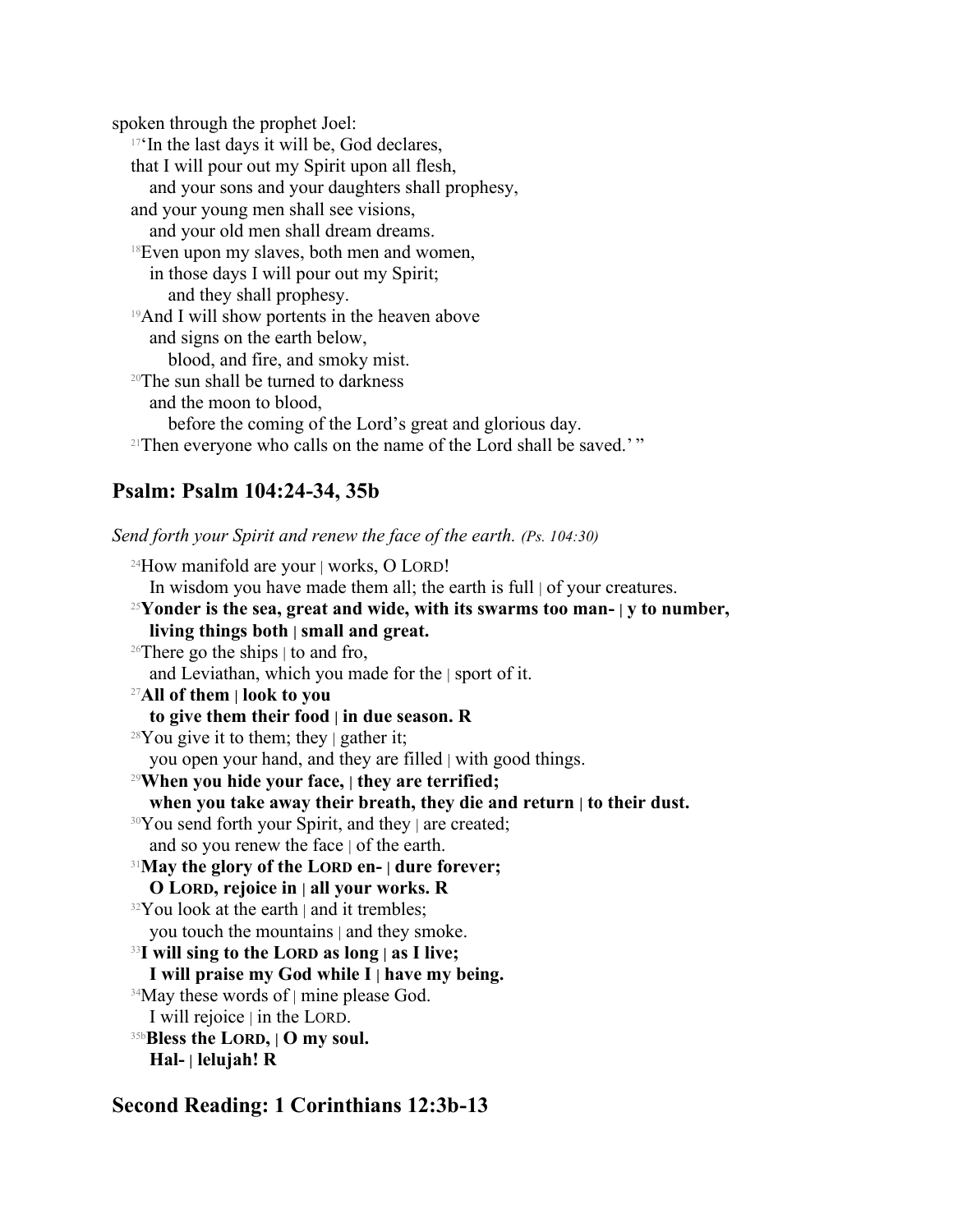*Paul is helping the Corinthians understand the relationship between our God-given unity and Spirit-created diversity. The Spirit creates the unity of faith and gives all Christians diverse gifts for the common benefit of all. We need one another's diverse spiritual gifts because the same Spirit has given them to each person for the common good.*

<sup>3b</sup>No one can say "Jesus is Lord" except by the Holy Spirit.

<sup>4</sup>Now there are varieties of gifts, but the same Spirit; <sup>5</sup> and there are varieties of services, but the same Lord; 6and there are varieties of activities, but it is the same God who activates all of them in everyone. To each is given the manifestation of the Spirit for the common good. <sup>8</sup>To one is given through the Spirit the utterance of wisdom, and to another the utterance of knowledge according to the same Spirit, <sup>9</sup>to another faith by the same Spirit, to another gifts of healing by the one Spirit, 10to another the working of miracles, to another prophecy, to another the discernment of spirits, to another various kinds of tongues, to another the interpretation of tongues. 11All these are activated by one and the same Spirit, who allots to each one individually just as the Spirit chooses.

 $12$ For just as the body is one and has many members, and all the members of the body, though many, are one body, so it is with Christ. 13For in the one Spirit we were all baptized into one body—Jews or Greeks, slaves or free—and we were all made to drink of one Spirit.

#### **Gospel: John 20:19-23**

#### *The risen Jesus appears to his disciples, offering them a benediction, a commission, and the gift of the Holy Spirit.*

<sup>19</sup>When it was evening on that day, the first day of the week, and the doors of the house where the disciples had met were locked for fear of the Jews, Jesus came and stood among them and said, "Peace be with you." <sup>20</sup>After he said this, he showed them his hands and his side. Then the disciples rejoiced when they saw the Lord. 21Jesus said to them again, "Peace be with you. As the Father has sent me, so I send you." <sup>22</sup>When he had said this, he breathed on them and said to them, "Receive the Holy Spirit. 23If you forgive the sins of any, they are forgiven them; if you retain the sins of any, they are retained."

#### **Upcoming Commemorations**

**Visit of Mary to Elizabeth Sunday, May 31, 2020**

This festival marks the occasion when Mary, pregnant with Jesus, visited her cousin Elizabeth who was herself pregnant with John. Elizabeth pronounced Mary "blessed among women," and Mary responded with the song called the Magnificat.

**Justin, martyr at Rome, died around 165 Monday, June 1, 2020**